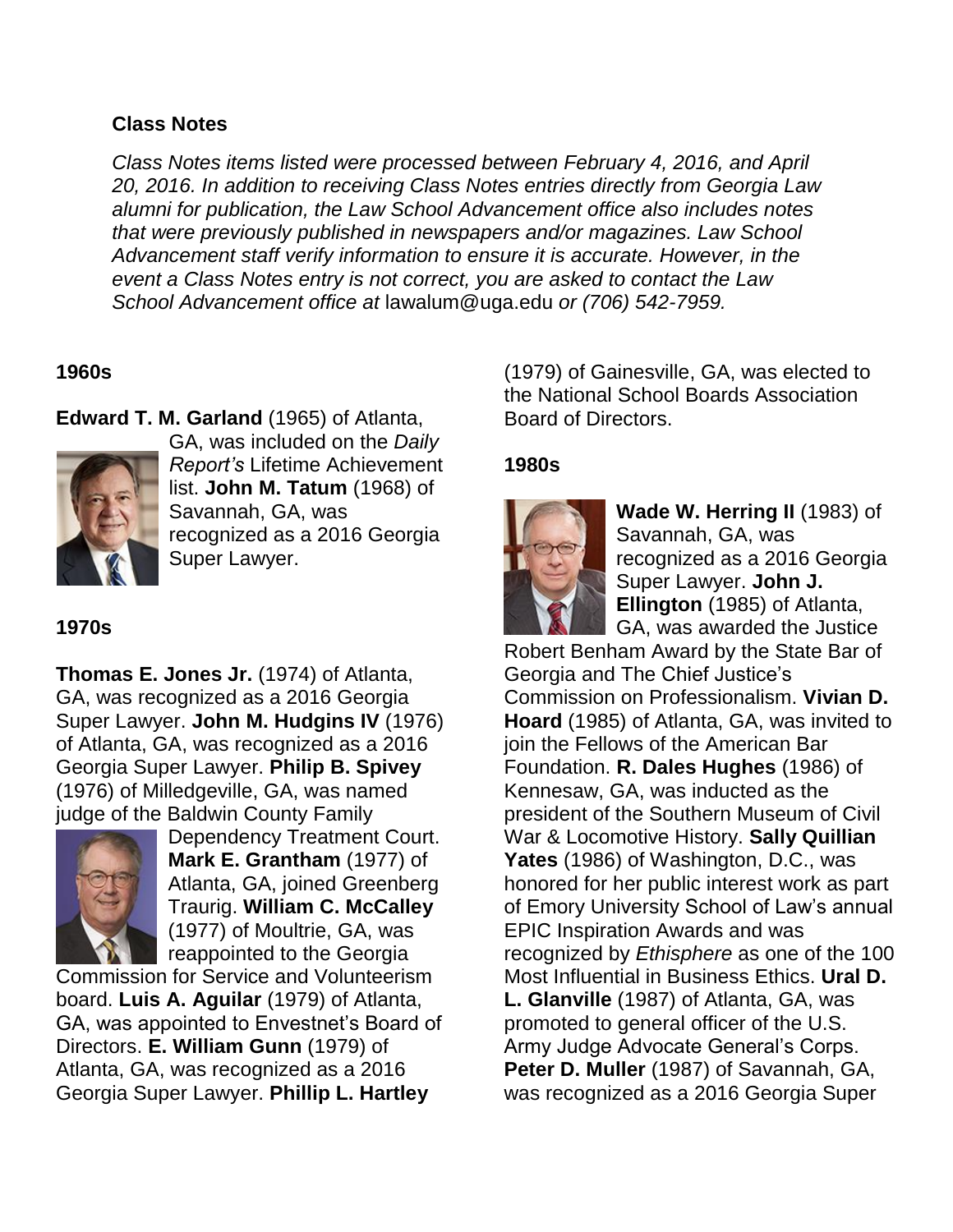Lawyer. **William Byron Hurley** (1989) of Summerville, GA, was announced as a member of the American Association of Bank Director's General Counsel and

Corporate Secretary Committee. **Kirby G. Mason**  (1989) of Savannah, GA, was recognized as a 2016 Georgia Super Lawyer. **Allison T. Mauldin** (1989) of Athens,



GA, was named the new chief assistant district attorney of the Ocmulgee Judicial Circuit.

## **1990s**



**Deena S. Williamson** (1991) of Washington, D.C., joined

Ibex Global. **Robert W. Kamerschen**  (1994) of Atlanta,

GA, assumed the role of chief administrative officer at Aaron's, Inc. **Frank S. MacGill**  (1994) of Savannah, GA, was recognized as a 2016 Georgia Super Lawyer. **T. Gatewood Sampson II** (1994) of Atlanta, GA, was included on the *Daily* 



*Report's* Lifetime Achievement list. **Joseph W. Ozmer II** (1997) of Atlanta, GA, started Kabat Chapman & Ozmer. **Eric J. Fisher** (1998) of Atlanta, GA, was honored by the



Georgia Appleseed Center for Law & Justice with the Good Apple Award. **Colin A. McRae** (1999) of Savannah, GA, was recognized as a 2016 Georgia Super Lawyer.

#### **2000 – 2004**



**Rebecca L. Rieder** (2001) of Atlanta, GA, was recognized as a 2016 Super Lawyer and was selected for Super Lawyers Top 100 of *The*



*Atlanta Magazine*. **David W. Adams** (2002) of Atlanta, GA, joined Carlton Fields as of counsel. **Keith A. Mauriello** (2002) of Atlanta, GA, became assistant counsel for WellStar Health System.

**John K. Larkins III** (2003) of Atlanta, GA, was selected to serve as a federal magistrate judge for the Northern District of Georgia. **Ginger R. Burton** (2004) of Atlanta, GA, joined Jones Day as a partner. **Lindsay G. Ferguson** (2004)

was recognized as a 2016 Georgia Rising Star. **Ronald E. Mabra** (2004) of Atlanta, GA, was included on the *Daily Report's* On the Rise list.



#### **2005 – 2009**

**Brent S. Gilfedder** (2005) of Atlanta, GA, was included on the *Daily Report's* On the Rise list. **Candice V. Blain** (2006)

of Atlanta, GA, started her own firm, Blain LLC.

**Michael Joseph "M.J." Blakely Jr.** (2006) of Atlanta, GA, became a shareholder at Pope McGlamry. **Jason T. Burnette** (2006) of Atlanta, GA, was included on the *Daily* 



*Report's* On the Rise list. **Dustin R. Marlowe** (2006) of Athens, GA, was

selected for the 2016 Georgia Super Lawyers edition of *Atlanta Magazine*. **Edgar M. Smith** (2006) of Savannah, GA, was chosen as a 2016 Georgia Rising Star. **Amber B. Stiles** (2006) of Atlanta,



GA, was appointed to chief compliance officer as well as elected to The Board of Directors at LCG Associates, Inc. **Kelly E. Eisenlohr-Moul** (2007) of Atlanta, GA, joined Lewis Brisbois Bisgaard & Smith.